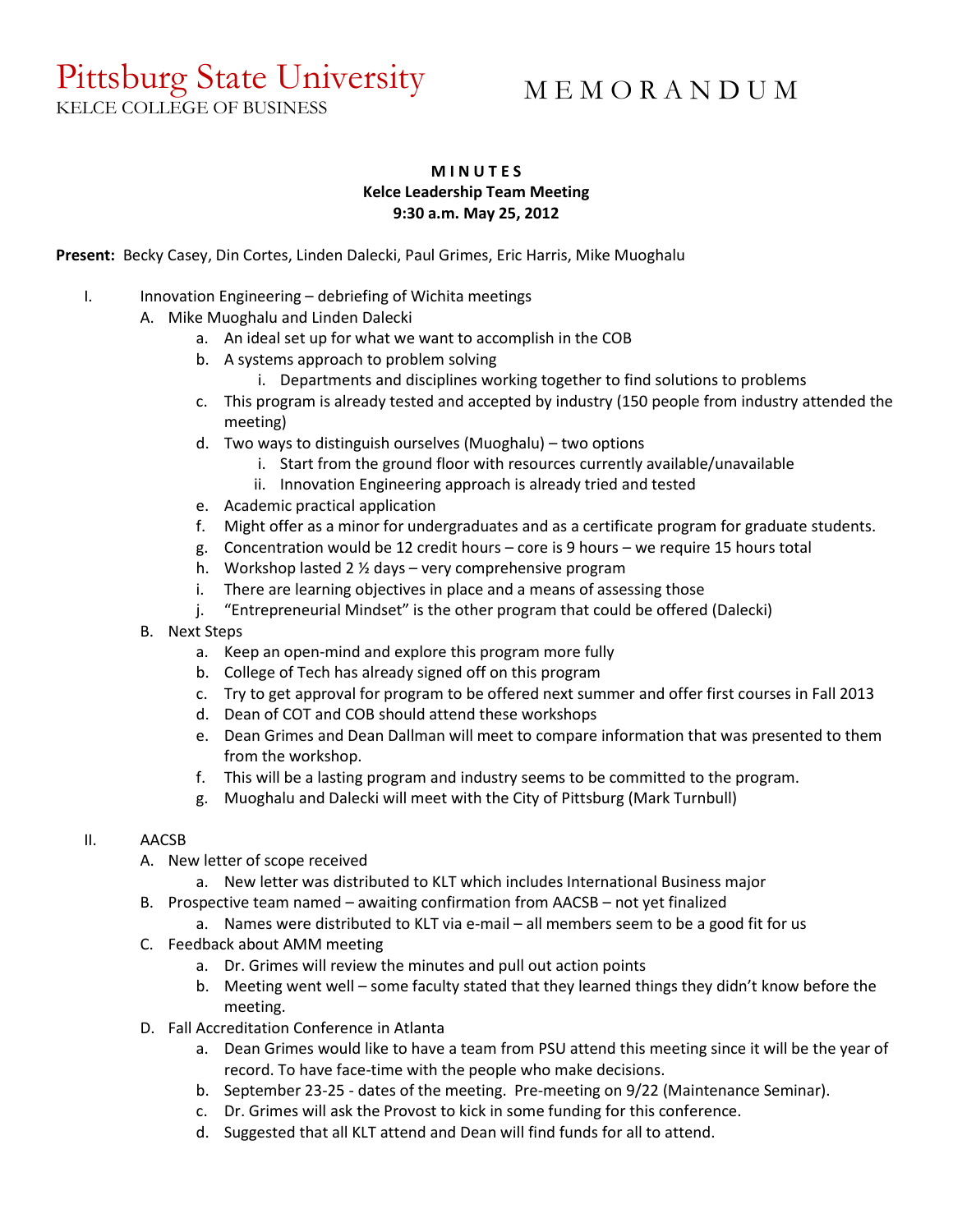- III. Alternative Summer Employment Document
	- A. Where are we with document?
		- a. Standardized document for all departments need to be finalized as soon as possible.
		- b. Draft of document for KLT to approve should be discussed at one of the next meetings.
		- c. Should be finalized this summer and vote at the fall Kelce meeting.
	- B. Needs faculty vote for approval (2/3 of faculty)
- IV. Alumni Magazine
	- A. Chris needs story ideas each department is asked to send 1-2 stories to University Marketing & Communications.
		- a. Dr. Grimes will ask that they do stories on new faculty & Dr. Cortes trip to Vietnam
		- b. Chairs will send department ideas for stories to Chris Kelly
	- B. Goes to press by early August

# V. Miscellaneous operating items

- A. Kelce directory sample was distributed
	- a. Will also use on the PSU COB web page
- B. End-of-year expenditures request of Provost
	- a. Computers \$25,500
	- b. Other Digital Measures \$7,612.50; Carpeting up to \$15,000 (in MGMKT & ACIS); student tables for 208 & 210 Kelce - \$7,140; ACIS conference room set up - \$2,000.
		- i. Need flat screens in 112 use student technology funding next year
	- c. Need to have fire doors in the first floor hallway Dr. Grimes is pursuing this issue with facilities and the Provost.
- C. Display case SIFE trophies
	- a. Need to display SIFE trophies in main display case will allow all student organizations to place trophies
- D. KLT meeting times for summer
	- a. Every other week on Friday mornings
- E. College admission standards where are we?
	- a. Discussion needs to be legislated since it is a catalog change
	- b. Curriculum changes are extremely important to everyone in the college core courses and BBA program changes should go to the faculty as a whole for a vote and then on to the Faculty Senate via college curriculum committee.
		- i. Bylaws will be changed CBK will be owned by the faculty and require faculty vote for any changes.
		- ii. Will add college admission standards to the fall faculty meeting agenda.
- F. International office committee assignments. Subcommittees:
	- a. Connie Shum (Study Abroad), Linden Dalecki (Study Abroad), Jay van Wyk (Internationalization)

## VI. Updates and Announcements

- A. Grimes to Boston for a conference next week will be available via cell phone or e-mail
- B. Casey Dr. Choi's contract has been amended to include 1 year service credit toward tenure; Dr. Haenchon's appointment has been submitted; Dr. Del Vecchio has returned his contract; Dr. Heath's IAEP position will be covered by an adjunct instructor.
- C. Cortes looking for adjunct faculty to cover Dr. Smith's classes since he is leaving have interviewed one person – issue right now is that he doesn't have a work permit; might need to have current faculty take on additional courses. Taiwan trip: down from 3 students to 2 for this year (July 1-22).
- D. Harris was named outstanding reviewer of the year for a prestigious marketing journal; hired Mark Warner to teach Legal & Social this summer.